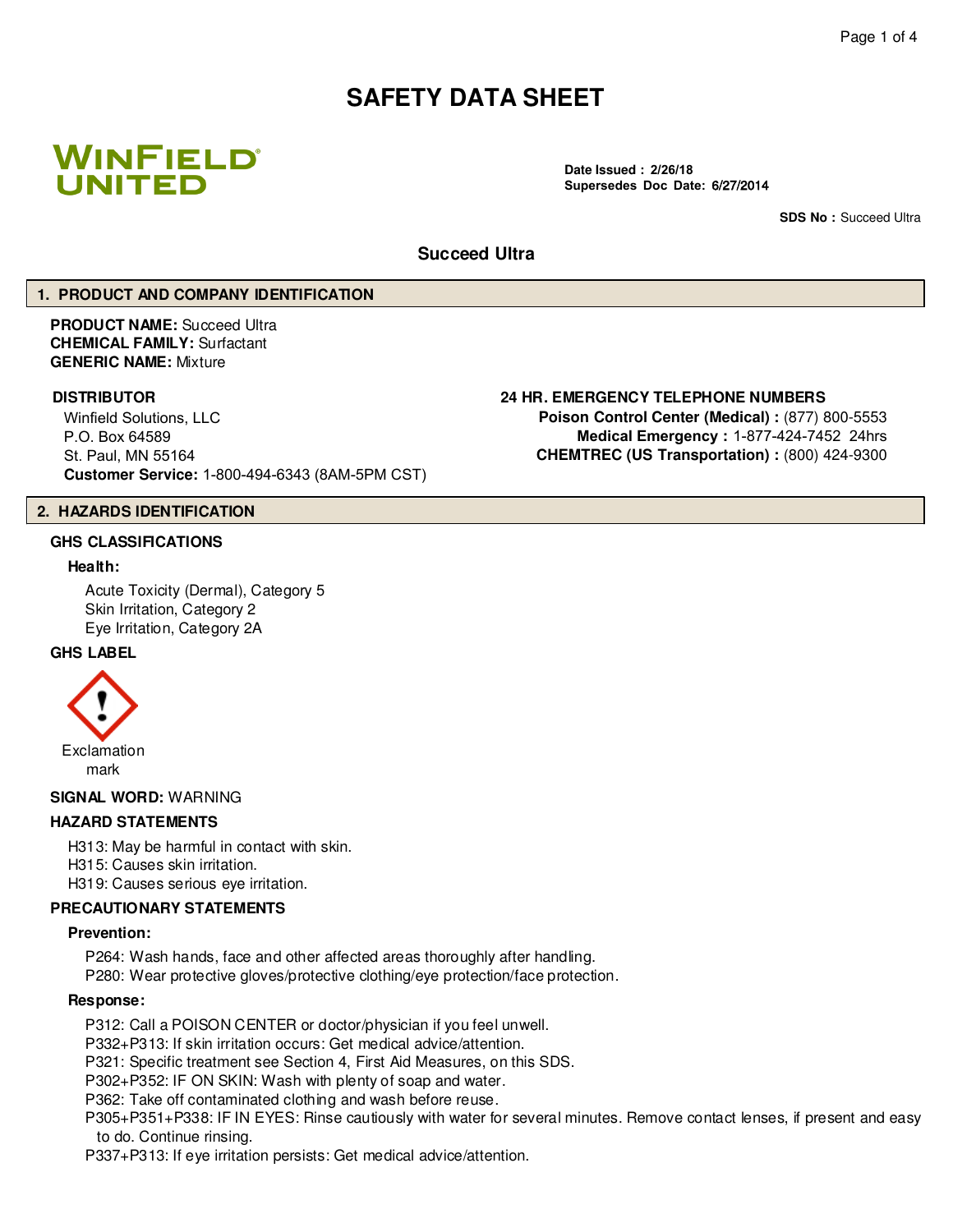**COMMENTS HEALTH:** Read all precautions of products being handled and follow the most restrictive language for all products to provide the safest work environment.

## **COMMENTS: KEEP OUT OF REACH OF CHILDREN.**

## **3. COMPOSITION / INFORMATION ON INGREDIENTS**

| <b>Chemical Name</b>                                        | $Wt.$ % | <b>CAS</b> |
|-------------------------------------------------------------|---------|------------|
| Soybean oil, Methyl Ester                                   | 60      | 67784-80-9 |
| Fatty Acid, Alkylphenol ethoxylates and Alcohol Ethoxylates | 40      | Mixture I  |

## **4. FIRST AID MEASURES**

**EYES:** Hold eyes open and rinse slowly and gently with water for 15-20 minutes. Remove contact lenses, if present, after the first 5 minutes then continue rinsing eyes. Call a poison control center or doctor for treatment advice.

**SKIN:** Take off contaminated clothing. Rinse skin immediately with plenty of water for 15-20 minutes. Call a poison control center or doctor for treatment advice.

**INGESTION:** Immediately call a poison control center or doctor. Do not induce vomiting unless told to do so by a poison control center or doctor. Have person sip a glass of water if able to swallow. Do not give anything by mouth to an unconscious person.

**INHALATION:** Move person to fresh air. If person is not breathing, call 911 or an ambulance, then give artificial respiration, preferably by mouth-to-mouth if possible. Call a poison control center or doctor for further treatment advice.

**NOTES TO PHYSICIAN:** All treatments should be based on observed signs and symptoms of distress in the patient. Consideration should be given to the possibility that overexposure to materials other than this product may have occurred.

**ADDITIONAL INFORMATION:** Have the product container or label with you when calling a poison control center or doctor, or going in for treatment. For emergency medical assistance call **CHEMTREC 1-800-424-9300**.

## **5. FIRE FIGHTING MEASURES**

**GENERAL HAZARD:** Toxic fumes may be emitted in a fire situation.

**EXTINGUISHING MEDIA:** Foam, dry chemical, carbon dioxide, water spray or fog.

**HAZARDOUS COMBUSTION PRODUCTS:** Normal combustion forms carbon dioxide, water vapor and may produce oxides of carbon, nitrogen and phosphorous.

**EXPLOSION HAZARDS:** No specific explosion hazards are identified or expected. Always fight fire with the implication that other volatile substances may be present.

**FIRE FIGHTING PROCEDURES:** Evacuate area and fight fire upwind a safe distance to avoid hazardous vapors and decomposition products. Fire exposed containers can build up pressure and should be kept cool with water spray if possible. Explosive vapor could form from ruptured containers. Dike and collect water used to fight fire to prevent environmental damage due to runoff. Foam or dry chemical fire extinguishing systems are preferred to prevent environmental damage from excessive water runoff.

**FIRE FIGHTING EQUIPMENT:** As in any fire, wear self-contained breathing apparatus pressure-demand, (MSHA/NIOSH approved or equivalent) and full protective gear.

## **6. ACCIDENTAL RELEASE MEASURES**

**SMALL SPILL:** Pick up spilled liquid with absorbent material and sweep up for disposal. Place it and damaged unusable containers in a landfill appropriate for non hazardous chemical waste. Check local, state, and federal regulations for proper disposal.

## **ENVIRONMENTAL PRECAUTIONS**

**WATER SPILL:** Do not contaminate any body of water.

**LAND SPILL:** Avoid runoff onto any adjacent land.

**SPECIAL PROTECTIVE EQUIPMENT:** Always wear proper protective equipment when handling this product.

## **7. HANDLING AND STORAGE**

**HANDLING:** Wash hands after handling, before eating, drinking, chewing gum, using tobacco, or using the toilet. Remove clothing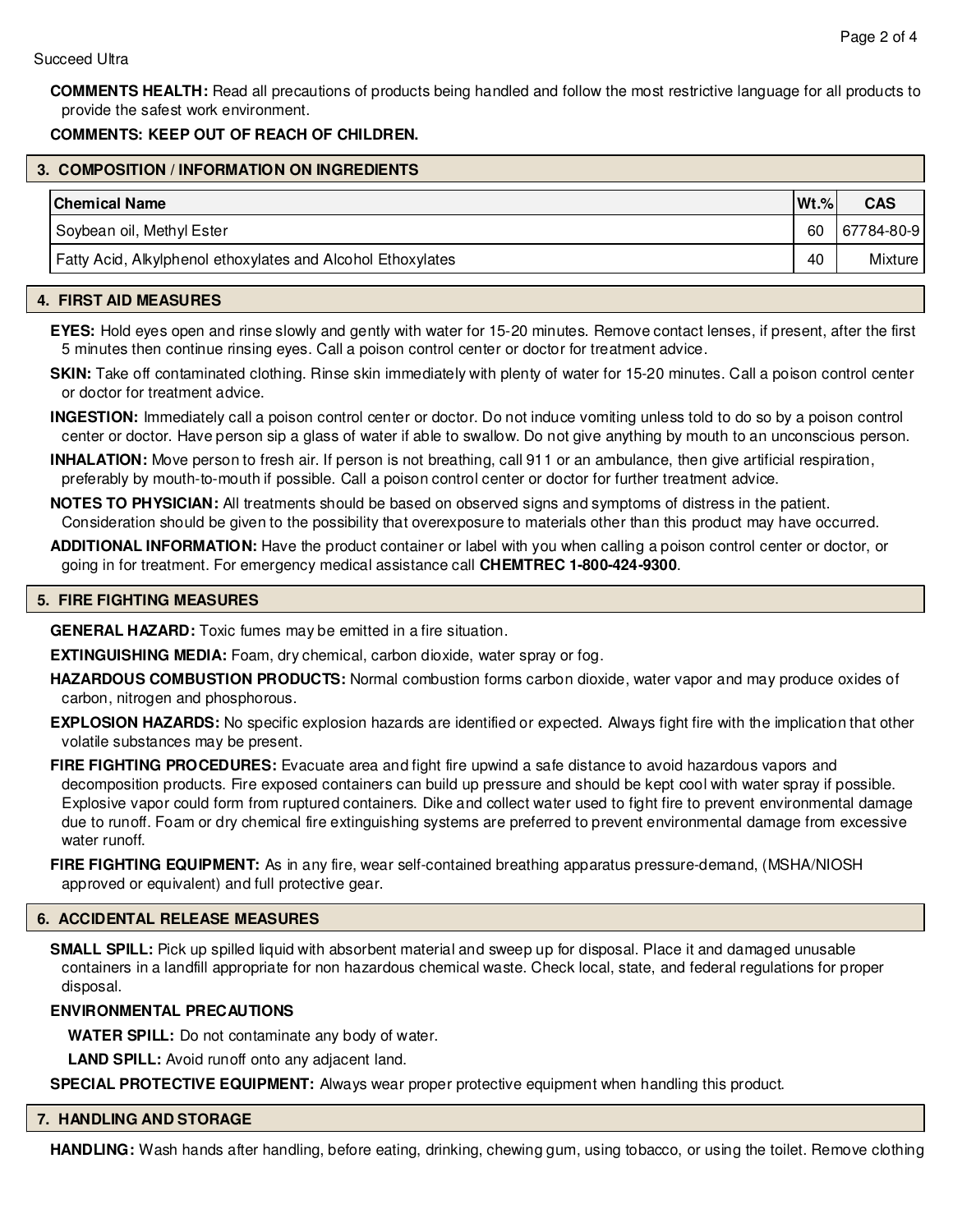immediately if pesticide gets inside. Then wash thoroughly and put on clean clothing. Remove PPE immediately after handling this product. Wash the outside of gloves before removing. As soon as possible, wash thoroughly and change into clean clothing.

**STORAGE:** Store in a cool, dry place. Store only in the original container. Do not store near feed or food. Storage between 40<sup>o</sup>F and 120<sup>o</sup>F is suggested. If stored below 32<sup>o</sup>F, this product may become cloudy. Above 32<sup>o</sup>F it returns to it's normal clear fluid state.

## **8. EXPOSURE CONTROLS / PERSONAL PROTECTION**

**ENGINEERING CONTROLS:** When handlers use closed systems, enclosed cabs, or aircraft in a manner that meets the requirements listed in the Worker Protection Standard (WPS) for agricultral pesticides [40 CFR 170.240 (d) (4-6)], the handler PPE requirements may be reduced or modified as specified in the WPS.

## **PERSONAL PROTECTIVE EQUIPMENT**

**EYES AND FACE:** Wear chemical goggles or shielded safety glasses (ANSI Z87.1 or approved equivalent) when handling and mixing product. Contact lenses should not be worn when working with chemicals.

**SKIN:** Wear Chemical-resistant gloves such as Viton or barrier laminate, Coveralls over long-sleeved shirt, long pants and chemical resistant footwear plus socks. Chemical resistant headgear for overhead exposure. When exposed to product concentrate, wear a chemical resistant apron.

**RESPIRATORY:** Proper ventilation is required when handling or using this product to keep exposure to airborne contaminants below the exposure limit.

**PROTECTIVE CLOTHING:** Eye protection, long sleeved shirt and long pants, shoes plus socks and chemical resistant gloves. Follow manufacturer's instructions for cleaning/maintaining PPE. If no such instructions for washables exist, use detergent and hot water. Keep and wash PPE separately from other laundry.

**OTHER USE PRECAUTIONS:** Avoid contact with skin, eyes, and clothing. Avoid breathing vapors. Wash thoroughly after handling product. Eye wash fountains and drench showers should be located within 100 feet or a 10 second walk from the work area per ANSI Z358.1-1990

## **9. PHYSICAL AND CHEMICAL PROPERTIES**

**ODOR:** Bland **APPEARANCE:** Liquid **COLOR:** Clear yellow **FLASH POINT AND METHOD:** > (200°F) PMCC **SOLUBILITY IN WATER:** Dispersible **DENSITY:** 7.50-7.75 lbs/gal. **SPECIFIC GRAVITY:** 0.9 to 0.93 g/mL

## **10. STABILITY AND REACTIVITY**

**STABLE:** Yes

**HAZARDOUS POLYMERIZATION:** No

**POLYMERIZATION:** Will not occur.

**CONDITIONS TO AVOID:** None known.

**HAZARDOUS DECOMPOSITION PRODUCTS:** Incomplete combustion may yield carbon monoxide, carbon dioxide and other hazardous gas.

**INCOMPATIBLE MATERIALS:** Strong oxidizing agents. Keep material away from aluminum metal, oleum and nitroform.

## **11. TOXICOLOGICAL INFORMATION**

## **ACUTE**

**DERMAL LD50:** > 2000 mg/kg **ORAL LD50:** > 5000 mg/kg **EYE EFFECTS:** Causes moderate eye irritation.

**SKIN EFFECTS:** Causes moderate skin irritation.